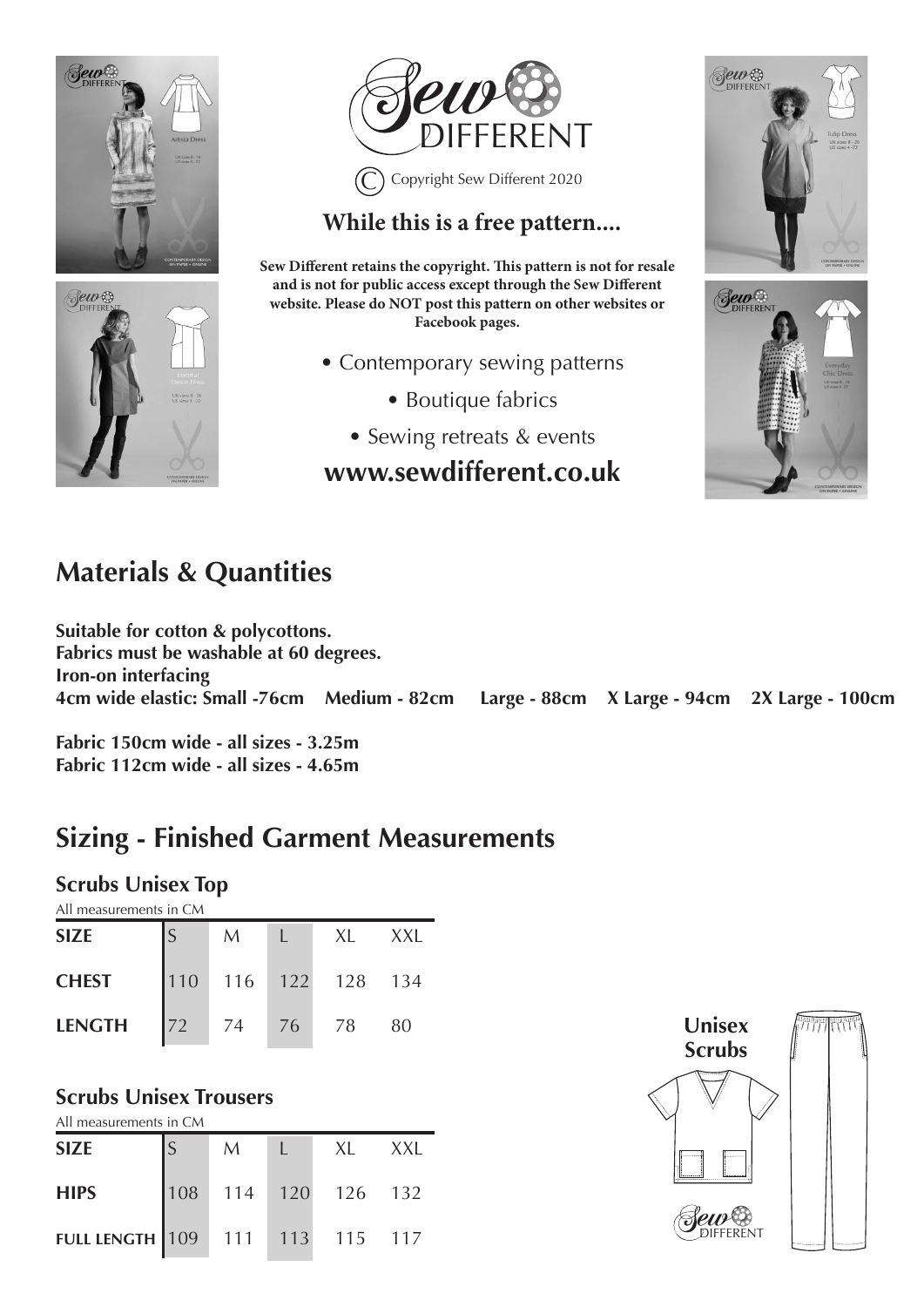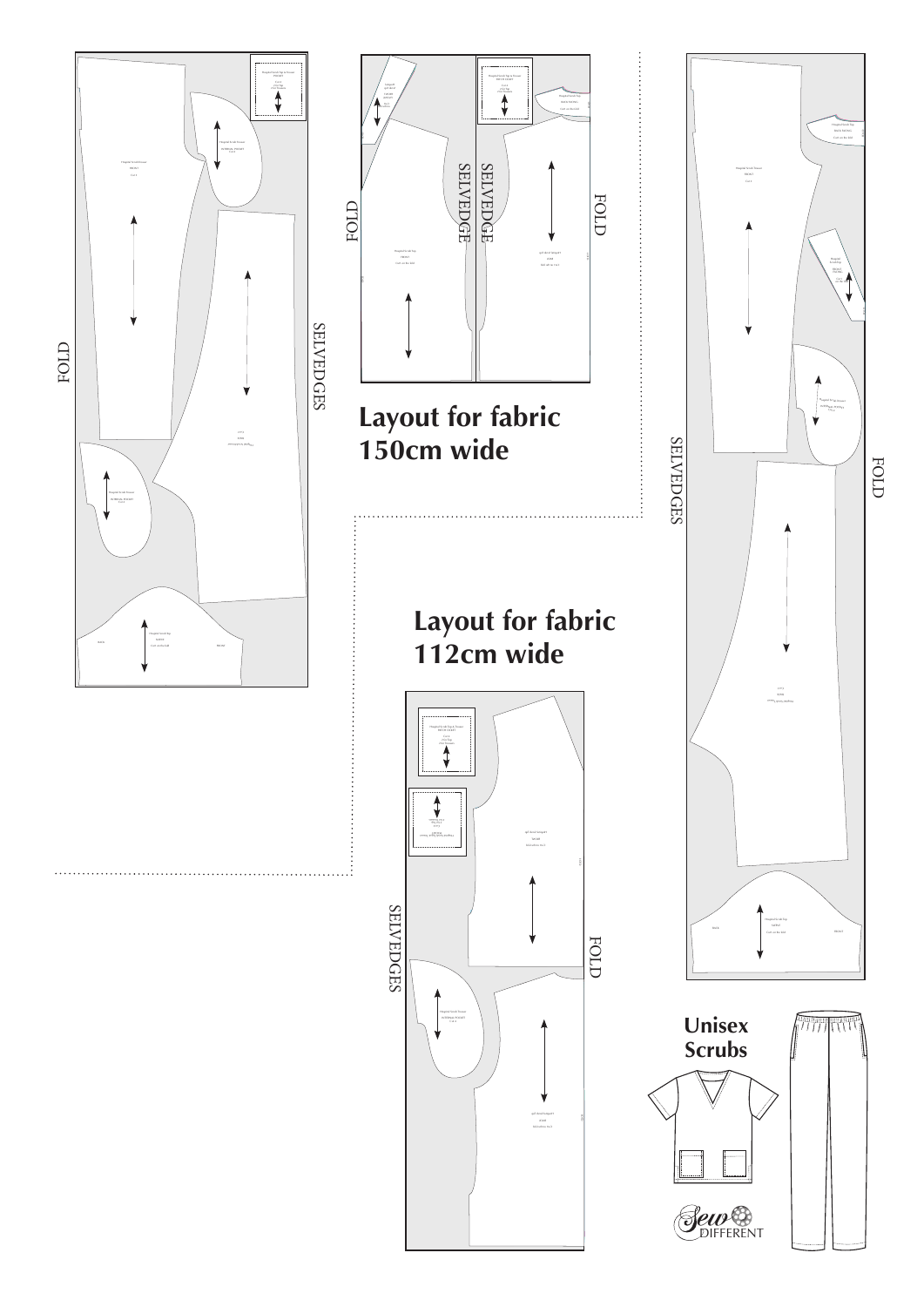## **Instructions - Scrubs Top**

1 - Use an iron-on interfacing on FRONT FACING and BACK FACING.

2 - With right sides together, sew FRONT FACING to BACK FACING at the shoulder seam.

3 - Overlock or finish the edges of the FACINGS.

4 - Overlock or finish the edges of all other pieces.

5 - Iron a 1cm fold to the upper edges of the POCKETS. Press a second fold of 2cm and hem.

6 - Press the marked seam allowance on the pockets to the inside using the notches as guidance.

7 - Pin and stitch the pockets to the right side of the FRONT where marked on the FRONT pattern piece.

8 - With right sides together, sew the FRONT to the BACK at the shoulder seam.

9 - With right sides together, sew the FACINGS to the neckline. Cut notches into the seam allowance. Turn the facings to the inside and press. Topstitch 3cm from the edge.

10 - Leaving the side seams open, with right sides together, sew the SLEEVES to the armholes.

11 - With right sides together, sew the side seams along the underside of the arm and down the to the balance mark (shown on the BACK). Press the seam open.

12 - Iron slits open using the notch markers on the bottom edge of the FRONT and BACK.

13 - Iron a 1cm fold to the lower edge. Press a second fold of 2cm and hem.

14 - Topstitch around the slits.

15 - Iron a 1cm fold to the SLEEVE edges. Press a second fold of 2cm and hem.